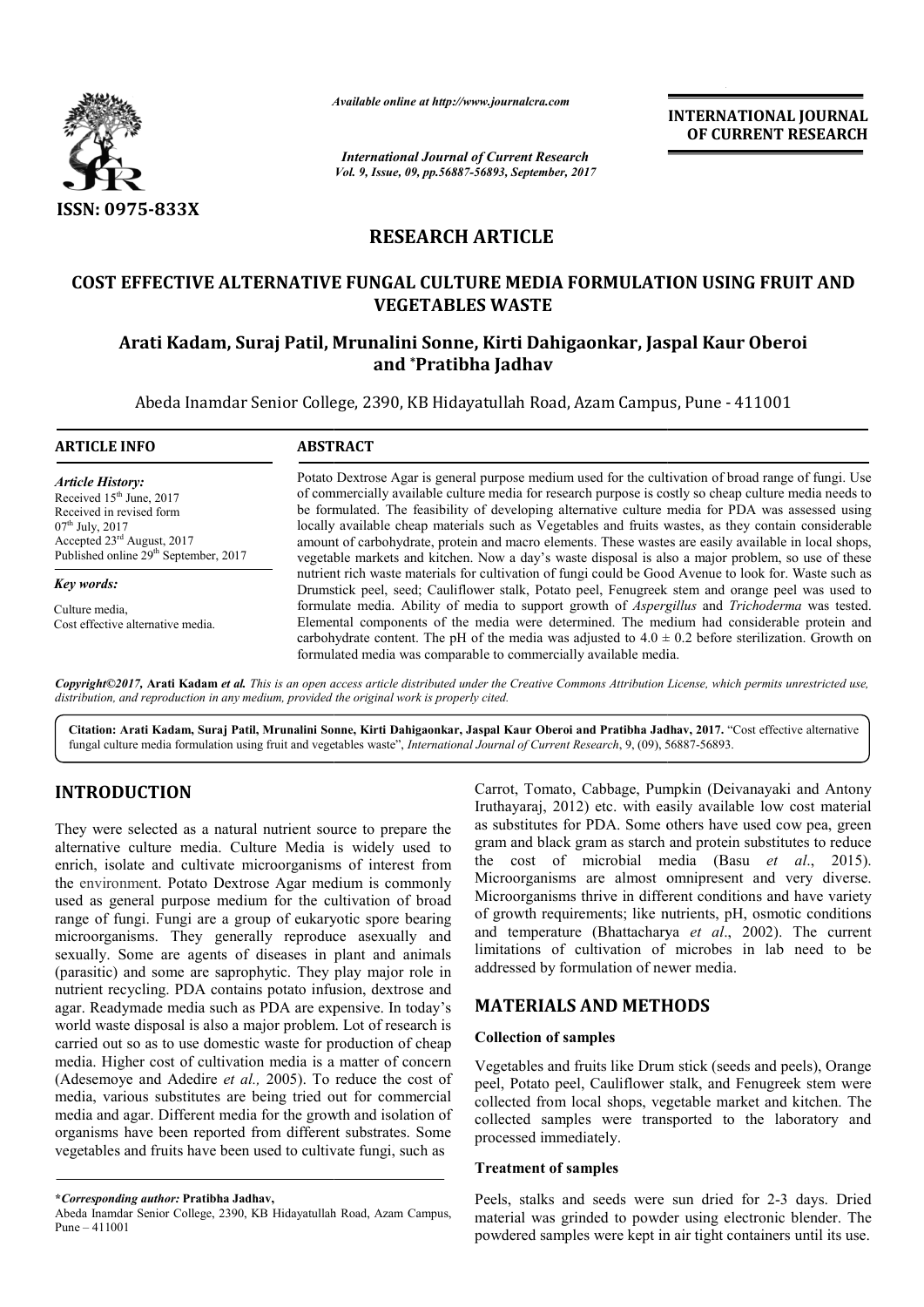| Sr. No. | Name of<br>Formulation | Cauliflower Stalk<br>(gm/100ml) | Potato Peel<br>(gm/100ml) | Fenugreek stem<br>(gm/100ml) | Orange peel<br>(gm/100ml) | Agar<br>(gm/100ml) |
|---------|------------------------|---------------------------------|---------------------------|------------------------------|---------------------------|--------------------|
|         | CPFO-A                 | 0.30                            | 0.25                      | 0.25                         | 0.20                      | 2.50               |
|         | CPFO-B                 | 0.20                            | 0.25                      | 0.25                         | 0.30                      | 2.50               |
|         | CPFO-C                 | 0.25                            | 0.30                      | 0.20                         | 0.25                      | 2.50               |
| 4       | CPFO-D                 | 0.25                            | 0.20                      | 0.30                         | 0.25                      | 2.50               |
|         | CPFO-E                 | 0.25                            | 0.25                      | 0.30                         | 0.20                      | 2.50               |
| b       | CPFO-F                 | 0.25                            | 0.25                      | 0.20                         | 0.30                      | 2.50               |

|  |  | Table 1. Mediaformulation by mixture of various vegetable wastes |  |  |  |  |  |
|--|--|------------------------------------------------------------------|--|--|--|--|--|
|--|--|------------------------------------------------------------------|--|--|--|--|--|

#### **Table 2. Media formulation using Drum stick**

| Sr. no | Drum stick peel powder gm/100ml | Drum stick seed powder gm/100ml | Agar $gm/100ml$ |
|--------|---------------------------------|---------------------------------|-----------------|
|        |                                 |                                 |                 |
|        |                                 |                                 |                 |
|        |                                 |                                 |                 |

|  |        |        |        | Table 3. Diameter of fungal growth on different media |               |            |
|--|--------|--------|--------|-------------------------------------------------------|---------------|------------|
|  | CPFO-A | CPFO-B | CPFO-C | CPFO-D                                                | CPFO-E CPFO-F | <b>PDA</b> |

| www<br>Fungus   | ╜    | ້    | $C_{11}C_{11}$ | ⊂u u~b     | $\mathsf{C}$ | $C110-1$ | C110E | - 0.10-1   | $1 + \sqrt{2}$ |
|-----------------|------|------|----------------|------------|--------------|----------|-------|------------|----------------|
| Trichoderma spp | 4.0  | ن. ت |                | 4.U<br>4.0 | ر. ت<br>3.0  | 4.0      |       | ت ر<br>2.0 | 4.0            |
| Aspergillus spp | т. . | 2.J  | ر. پ           |            |              |          |       |            | 4.5            |

**Table 4. Concentration of sugar and protein in alternative media**

| Media name | DNSA (Reducing sugar)mg/1000ml | Folin Lowry (Protein) mg/1000ml |
|------------|--------------------------------|---------------------------------|
| CPFO-A     | 9.5                            | 9.2                             |
| CPFO-B     | 10                             | 8.7                             |
| CPFO-C     | 9.8                            | 9.9                             |
| CPFO-D     | 9.9                            | 8.9                             |
| CPFO-E     | 7.9                            | 8.8                             |
| CPFO-F     | 7.2                            | 6.9                             |
| DS         | 1.9                            | 7.5                             |
| DP         | 0.7                            | 6.3                             |

**Table 5. Nutrients present in CPFO-B formulation powder by chemical analysis**

Spectrum: Objects 1673

 $M$ edia  $\rightarrow$ 

|         |                      |       |       |       | El AN Series unn. C norm. C Atom. C Error (1 Sigma)<br>$[wt, *]$ $[wt, *]$ $[at, *]$<br>$wt.$ $%$ |
|---------|----------------------|-------|-------|-------|---------------------------------------------------------------------------------------------------|
| $\circ$ | 8 K-series           | 50.26 | 50.26 | 45.42 | 6.93                                                                                              |
| C       | 6 K-series           | 43.53 | 43.53 | 52.40 | 5.88                                                                                              |
| K       | 19 K-series          | 3.62  | 3.62  | 1.34  | 0.20                                                                                              |
|         | $Mo$ 42 $I -$ series | 1.45  | 1.45  | 0.22  | 0.12                                                                                              |
|         | Mg 12 K-series       | 0.44  | 0.44  | 0.26  | 0.07                                                                                              |
|         | Na 11 K-series       | 0.37  | 0.37  | 0.23  | 0.07                                                                                              |
|         | Ni 28 L-series       | 0.19  | 0.19  | 0.05  | 0.15                                                                                              |
|         | Si 14 K-series       | 0.11  | 0.11  | 0.05  | 0.04                                                                                              |
|         | $A1$ 13 $K-sertes$   | 0.04  | 0.04  | 0.02  | 0.03                                                                                              |
|         |                      |       |       |       |                                                                                                   |

Total: 100.00 100.00 100.00

#### **Table 6. Nutrients present in CPFO-D formulation powder by chemical analysis**

Spectrum: Objects 4686

|  |                               |       |                            |                 | El AN Series unn. C norm. C Atom. C Error (1 Sigma)<br>$[wt, 8]$ $[wt, 8]$ $[at, 8]$<br>$Wt.$ $ $ |
|--|-------------------------------|-------|----------------------------|-----------------|---------------------------------------------------------------------------------------------------|
|  | O 8 K-series                  | 43.72 |                            | $46.32$ $42.54$ | 4.91                                                                                              |
|  | C 6 K series                  | 39.94 |                            | 42.31 51.77     | 4.48                                                                                              |
|  | K 19 K-series 3.08            |       | 3.26                       | 1.23            | 0.12                                                                                              |
|  | Cl 17 K-series                | 2.91  | 3.08                       | 1.28            | 0.12                                                                                              |
|  | Na 11 K-series 1.92           |       | 2.03                       | 1.30            | 0.15                                                                                              |
|  | Ca 20 K-series 1.46           |       | 1.55                       | 0.57            | 0.07                                                                                              |
|  | N 7 K-series 0.96 1.02        |       |                            | 1.07            | 0.25                                                                                              |
|  | Mg 12 K series 0.34 0.36 0.22 |       |                            |                 | 0.04                                                                                              |
|  | Si 14 K-series 0.03 0.03 0.02 |       |                            |                 | 0.03                                                                                              |
|  | Al 13 K-series                | 0.03  | 0.03                       | 0.01            | 0.03                                                                                              |
|  |                               |       | Total: 94.40 100.00 100.00 |                 |                                                                                                   |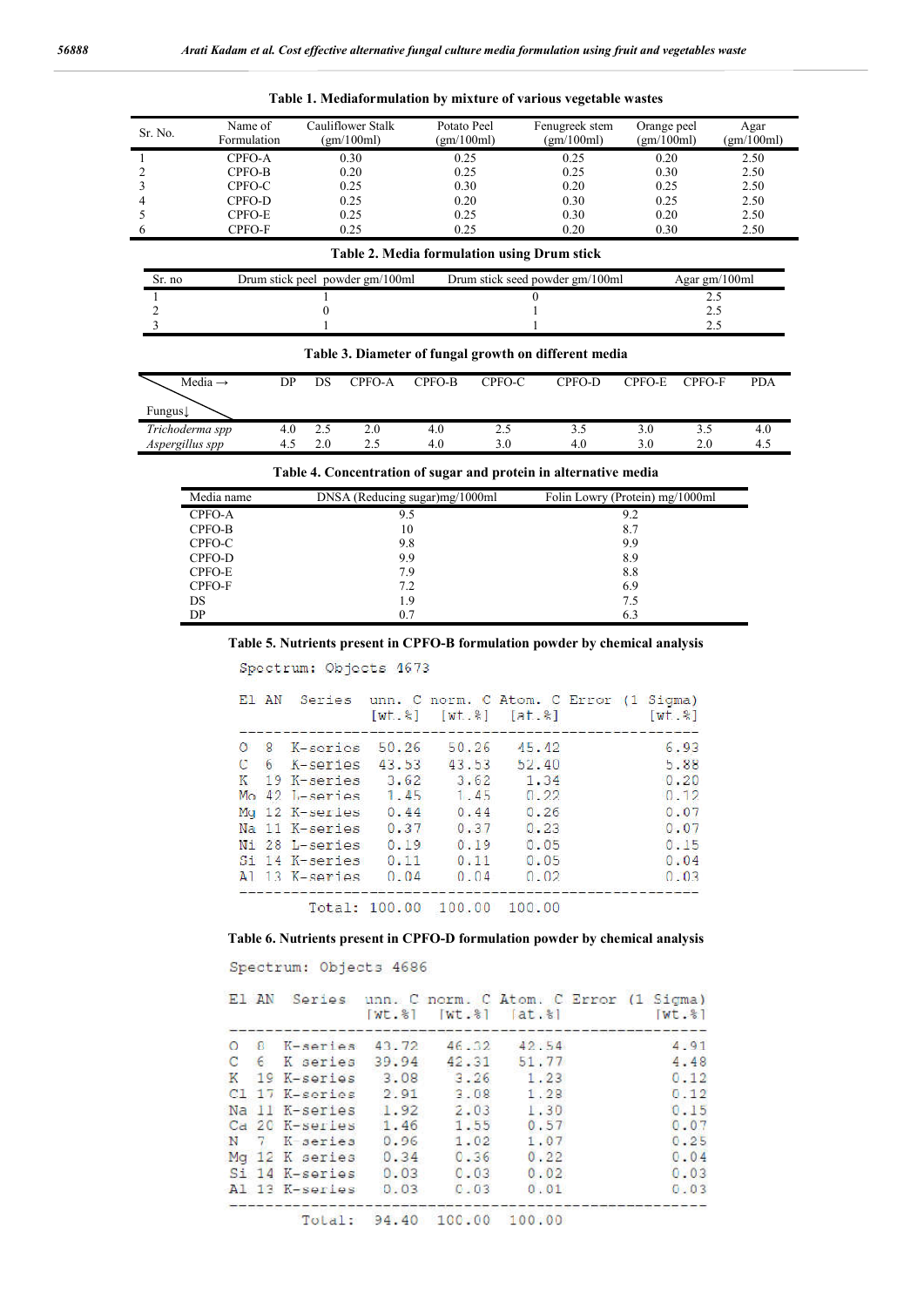| PDA                                 | DP                                       | DS                                  |
|-------------------------------------|------------------------------------------|-------------------------------------|
| <b>PDA</b>                          | Formulation DP                           | Formulation DS                      |
| CPFO-A                              | CPFO-B                                   | $CPPO-C$                            |
| Formulation CPFO-A                  | Formulation CPFO-B                       | Formulation CPFO-C                  |
| <b>CPFO-D</b><br>Formulation CPFO-D | <b>CPFO-E</b><br>È<br>Formulation CPFO-E | <b>CPFO-F</b><br>Formulation CPFO-F |

**Fig. 1. Growth of** *Trichoderma sp* **on different media**

| <b>PDA</b>         | DP                 | DS                 |
|--------------------|--------------------|--------------------|
| <b>PDA</b>         | Formulation DP     | Formulation DS     |
| <b>CPFO-A</b>      | CPFO-B             | CPFO-C             |
| Formulation CPFO-A | Formulation CPFO-B | Formulation CPFO-C |
| <b>CPFO-D</b>      | <b>CPFO-E</b>      | <b>CPFO-F</b>      |
| Formulation CPFO-D | Formulation CPFO-E | Formulation CPFO-F |

**Fig. 2. Growth of** *Aspergillus sp* **on different media**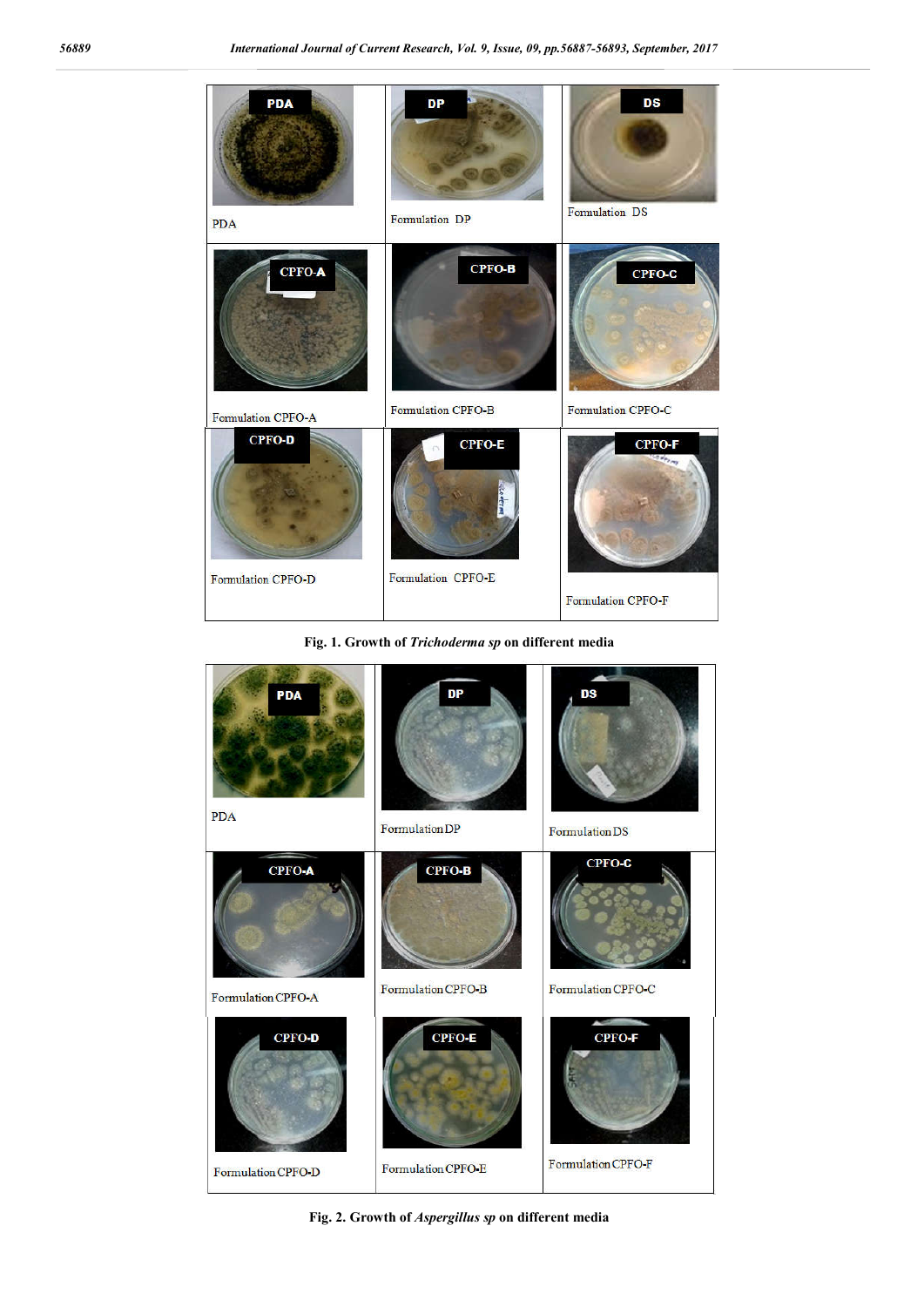

**Graph 1. Growth of** *Trichoderma sp.* **on different media**



**Graph 2. Growth of** *Aspergillus sp.* **on different media**



**Fig. 3. B Formulation powder analysis (unpublished data)**



**Graph 3. Elemental analysis of CPFO-B formulation powder**



**Fig. 4. CPFO-D formulation powder analysis (unpublished data)**



**Graph 4. Elemental analysis of CPFO-D formulation powder**



**Fig. 5. DP Formulation powder analysis (unpublished data)**



**Graph 5. Elemental analysis of DP Formulation powder**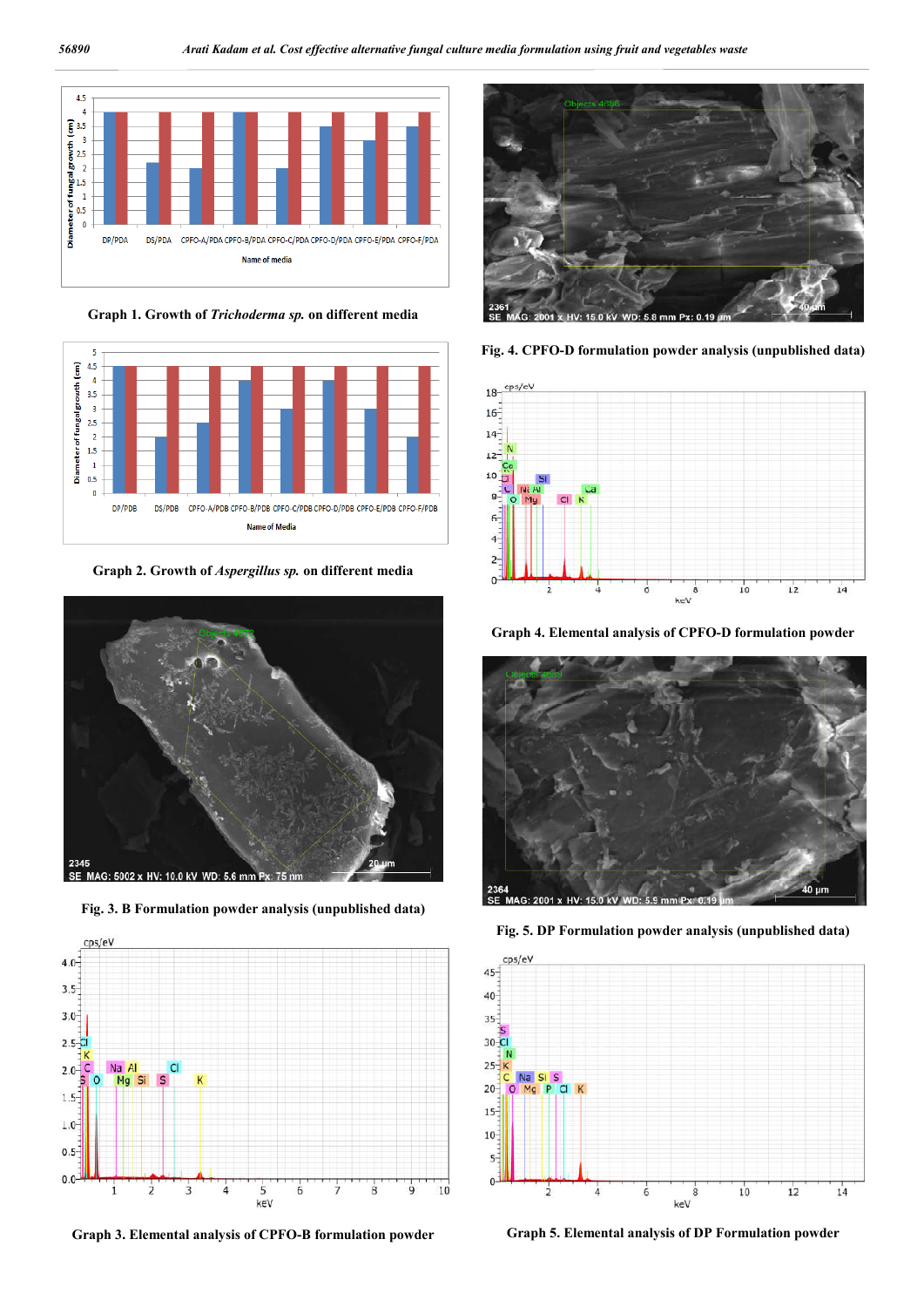#### **Table 7. Nutrients present in DP formulation powder by chemical analysis**

|  | Spectrum: Objects 4689 |  |
|--|------------------------|--|
|  |                        |  |

|              | E1 AN |                  |       |       |       | Series unn. C norm. C Atom. C Error (1 Sigma) | $Wt - s$ |
|--------------|-------|------------------|-------|-------|-------|-----------------------------------------------|----------|
| $\Omega$     | 8.    | K-series         | 44.86 | 44.86 | 41.10 |                                               | 5.40     |
| $\mathbf{C}$ | ĥ.    | K-series         | 42.89 | 42.89 | 12.34 |                                               | b.03     |
| K            |       | 19 K-series 7.50 |       | 7.50  | 2.81  |                                               | 0.26     |
| N            |       | 7 K-serles       | 2.55  | 2.55  | 2.66  |                                               | 0.54     |
| P            |       | 15 K-series      | 0.74  | 0.74  | 0.35  |                                               | 0.06     |
|              |       | Cl 17 K-series   | 0.54  | 0.54  | 0.22  |                                               | 0.05     |
| S.           |       | 16 K series      | 0.46  | 0.46  | 0.21  |                                               | 0.05     |
|              |       | Na 11 K-scries   | 0.39  | 0.39  | 0.25  |                                               | 0.05     |
|              |       | Mg 12 K-series   | 0.06  | 0.06  | 0.04  |                                               | 0.03     |
|              |       | Si 14 K-series   | 0.02  | 0.02  | 0.01  |                                               | 0.03     |
|              |       |                  |       |       |       |                                               |          |

Total: 100.00 100.00 100.00

#### **Table 8. Comparative cost study of media**

| Sr. No. | Liquid Media | Total Prize(Rs)/100L |
|---------|--------------|----------------------|
| 1.      | <b>PDB</b>   | 17980                |
| 2.      | DP           | 1460                 |
| 3.      | DS           | 1150                 |
| 4.      | CPFO-A       | 1607                 |
| 5.      | CPFO-B       | 1417                 |
| 6.      | CPFO-C       | 1331                 |
| 7.      | CPFO-D       | 1336                 |
| 8.      | CPFO-E       | 1255                 |
| 9.      | CPFO-F       | 1327                 |

#### **Test organisms used**

*Trichoderma sp, Aspergillus sp.*

#### **Media Formulation**

The dry powder was kept in warm water for 2-3 hours. Then filtered with the help of filter paper and the filtrate were used to prepare nine different solid formulated media with varying proportion of components. Then agar, which is solidifying agent was added in 100 ml distilled water (Famurewa *et al.,* 2007) In all experiments the pH of the media was adjusted to 4  $\pm$ 0.2. The dissolved media was sterilized in autoclave at 121 $\degree$ C for 20 minutes under 15 psi pressures and were poured into sterile Petri dishes separately.

#### **Preparation of fresh culture**

In this study two different fungi namely *Trichoderma sp., Aspergillus sp.*, were obtained from ATCC. For study, fungal cultures were grown on PDA medium. The cultures were incubated at room temperature for 2-3 days.

#### **Inoculation of fungus into alternative media**

Actively growing pure culture of test fungi such as *Trichoderma sp, Aspergillus sp*, were taken. Then a fungal culture was placed on the surface of each alternative nutrient culture media in triplicates. The tested fungi were also inoculated on PDA media which served as control. Then all the plates were incubated at room temperature for 2-3 days.

#### **Fungal growth was observed in formulated media**

Fungal growth was measured in terms of fungal diameter at room temperature for total duration of 48 hrs. Fresh culture was used for determining growth in terms of diameter. Diameter of fungal growth was measured in cm (Sathiya Vimal *et al.,* 2013).

#### **Estimation of protein and carbohydrates**

Protein was estimated by Folin Lowry's method while carbohydrates content was analyzed by DNSA method.

#### **Chemical analysis of the dehydrated powder**

The chemical composition, macronutrient content of the tested samples was determined by EDS (Energy Dispersive Spectroscopy) analysis.

#### **RESULTS**

Alternative media supported the growth of fungi. No variation was observed in the growth of Fungi *Trichoderma sp* as well as *Aspergillus sp*. when grown on alternative media. Optimum growth was obtained after 42 hrs of incubation. On further incubation, sporulation was seen in culture inoculated on alternative media. Thus, on alternative media, sporulation took place within 48hrs same as on Potato Dextrose agar sporulation was seen after 48hrs. Comparative growth profile of *Trichoderma sp*., *Aspergillus sp.* on PDA and various formulations. Fungal growth measured in terms of diameter was compared to growth on different formulations and control. Formulation DP showed 4.5cm diameter which was equal to fungal diameter on control. Other formulations DS, CPFO-A, CPFO-B, CPFO-C, CPFO-D, CPFO-E, CPFO-F showed diameter 2cm, 2.5cm, 4cm, 3cm, 4cm, 3cm, 2cm respectively. Fungal growth measured in terms of diameter was compared to growth on different formulations and control. Formulation DP showed 4cm diameter which was equal to fungal diameter on control. Formulation DS, CPFO-A, CPFO-B, CPFO-C, CPFO-D, CPFO-E, CPFO-Fshowed diameter 2cm, 2cm, 4cm, 2cm, 3.5cm, 3cm, 3.5cm respectively.

#### **Protein and sugar estimation**

The protein and sugar composition was estimated by standard method and showed presence of sugar and protein. Maximum sugar and protein was found to be present in media CPFO-B and CPFO-C respectively. Thus being rich in these components, the media is able to support growth of microorganisms.

#### **Chemical analysis of the dehydrated powder**

To determine the elemental content of formulated media, EDS (Electron Dispersive Spectroscopy) analysis was done. In B formulation Oxygen (O), carbon (C), Potassium (K), Molybdenun (Mo), Magnesium (Mg), Sodium (Na), Nikel (Ni), Silicon (Si) and Aluminium (Al) were found. In D formulation Oxygen (O), carbon (C), Potassium (K), Chlorine (Cl), Sodium (Na), Calcium (Ca), Nitrogen (N), Magnesium (Mg), Silicon (Si) and Aluminium (Al) were found. In DP formulation Oxygen (O), carbon (C), Potassium (K), Chlorine (Cl), Sodium (Na), Calcium (Ca), Nitrogen (N), Magnesium (Mg), Silicon (Si) and Aluminium (Al) were found. The cost of Alternative media is drastically less than the commercially available liquid media.

#### **DISCUSSION**

Our investigation was aimed at replacing synthetic nutrient media with vegetable and fruit waste. Previously carrot, tomato, cabbage, pumpkin waste was used in formulation of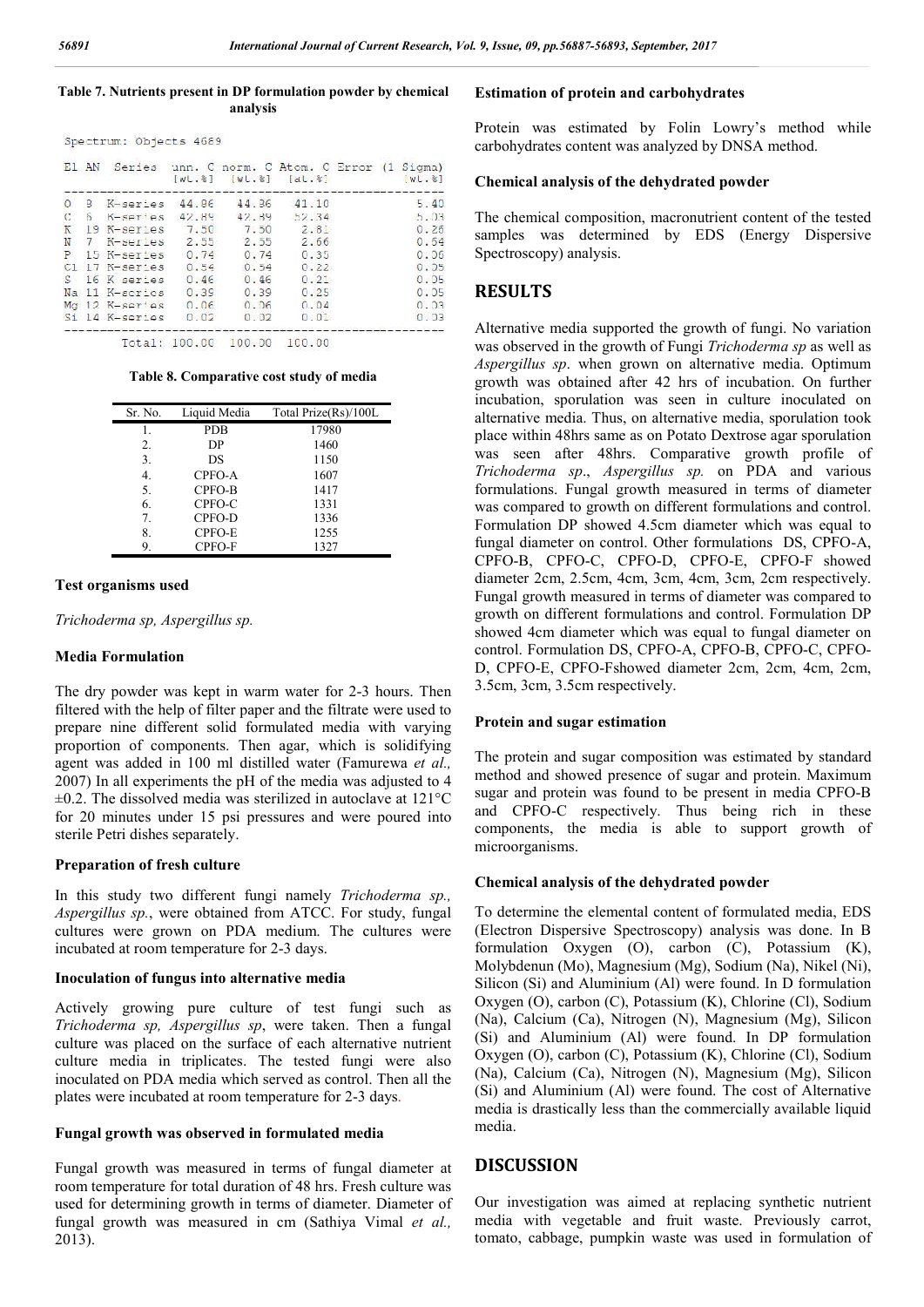media (Deivanayaki *et al.,* 2012) but in present investigation, cauliflower, drum stick, orange peel, potato peel and fenugreek stem was used for formulation of media. The cost of alternative media is considerably less than commercial media. Cost of commercial liquid media is 17,980 Rs/100L but cost of our media is ranging from 1150-1607 Rs/100L in different formulations. Chemical analysis of formulations was done by Electron Dispersive Spectroscopy.

#### **Conclusion**

The formulated medias CPFO-A to CPFO-F supported growth of fungi such as *Trichoderma* and *Aspergillus.* In preliminary study it was found that *Trichoderma* grew well in DP and CPFO-B formulation in 48 hours. *Aspergillus* grew well in DP formulation in 48 hours EDS analysis was done to find the elements present in DP, CPFO-B and CPFO-D formulations. Alternative media could be used as cheap media for routine experiment in laboratory. On comparison with Potato dextrose broth, our formulated media DP and CPFO-B gave results similar as that of commercial media. Formulated media was found to be highly cost effective.

#### **REFERENCES**

- Adesemoye, A.O. and Adedire, C.O. 2005. Use of Cereals as basal medium for the formulation of alternative culture media for fungi, *World J Microbiol & Biotech,* 21: 329- 336.
- Adoki, A. 2008. Factors affecting yeast growth and protein yield production from orange, Platinum and banana waste processing residues using *Candida sp.* African. *J. Biotechnology,* 7(3), 290-295.
- Akharaiyi, F. C. and Abiola, M. A. 2016. Isolation and cultivation of fungi with agrowastes formulated media, *Der Pharma Chemica,* 8(9):56-62.
- Anupama and Ravindra, P. 2000. Value added Food: single cell protein, Biotechnology advances, 18, 459- 479.
- Asad, M. J., Asghan, M., Yaqub, M. and Shahzad, K. 2000. Production of single cell protein, 2000. Delignified Corn Cob By Arachniotus species, *Pak. J. Of Agric. Sci.,* 2000. 37, 3-4.
- Basu, S., Bose, C., Ojha, N., *et al*. 2015. Evolution of bacterial and fungal growth media. *Bioinformation*, 11(4):182-184. doi:10.6026/97320630011182
- Bhattacharya, S., Vijayalakshmi, N. and Parija, S.C. 2002. Uncultivable bacteria: Implications and recent trends towards identification. *Indian J Med Microbiol,* 20:174-7
- Deivanayaki, M. and Iruthayaraj, A.P. Alternative vegetable nutrient source for microbial growth, *Inter J Biosci,* 2012; 2: 47-51.
- Dr. Chanda V. Berde and Dr. Vikrant B. Berde, 2015. Vegetable waste as alternative microbiological media for laboratory and industry, *World Journal of Pharmacy and Pharmaceutical Sciences,* Volume 4, Issue 05, 1488-1494.
- Famurewa and David, O.M. 2008. Formulation and Evaluation of Dehydrated Microbiological Media from Avocado Pear (*Peasea americana* Cmill). *Research Journal of Microbiology, 3: 326-330.*)
- Jamel, P., Alam, M. Z. and Umi, N. 2008. Media optimization for bio proteins production from cheaper carbon source. *J. of Engi. Sci. and Techno.,* 3(2) 124-130.
- Janssen, P.H., Yates, P.S., Grinton, B.E., Taylor, P.M. and Sait, M. 2002. Improved culturability of soil bacteria and isolation in pure culture of novel members of the divisions

Acidobacteria,Actinobacteria, Proteobacteria, and Verrucomicrobia.. Appl Environ Microbiol.;68:2391–6.

- Kasanadze, A.K. 2000. Replacement of Agar by cassava flour in microbial media. BSc Dissertation University of Malawi, Bunda College of Agriculture, Lilongwe.
- Konstantinidis, K.T. and Tiedje, J.M. 2005. Genomic insights that advance the species definition for prokaryotes. *Proc Natl Acad Sci,* USA;102(2567–2572):99.
- Kuria, P., Demo, P., Nyende, A.B. and Kahangi, E.M. 2008. Cassava starch as an Alternative gelling agent for the in vitro micro propagation of potato (Solanum tuberosumL.). *African Journal of Biotechnology,* 7: 301–307.
- Laleye, S.A. Tedela, P.O. Adesua, B. and Famurewa, O. 2007. Growth of Some Microorganisms on Media Formulated from Local Raw Materials. *Research Journal of Microbiology,* 2: 545-549.
- Leach, H.W., McCowan, L.D. and Schoch, T.J. 1959. Swelling and solubility patterns of various starches. Cereal Chemistry, 36: 534-544.
- Lucyszyn, N., M.Quoirin, M. M. Homma and M. R. Sierakowski, 2008. Agar/galactomannan gels applied to shoot regeneration from tobacco leaves.. Biol. Plant. 51(1):173-176.
- Maliro, M.F.A. and Lameck, G. 2004. Potential of cassava flour as a gelling agent in media for plant tissue cultures. *African Journal of Biotechnology,* 3: 244-274.
- Mbanaso, E.N.A. 2008. Effect of multiple subcultures on Musa shoots derived from cassava starch-gelled multiplication medium during micropropagation. *African Journal of Biotechnology,* Vol 7, No 24 (2008)
- Mohamed, M. A. H., Alsadon, A. A. and Al Mohaidib, M. S. 2009. Corn and potato starch as an agar alternative for Solanumtuberosum micro propagation. *Afr. J. Biotechnol.* 9(1): 012- 016.
- Murashige, T. and Skooga, F. 1994. A revised medium for rapid growth and bio assays with the tobacco tissue cultures. *Physiol. Plant.* 15: 473-497.
- Naik, P. S. and Sarker, D. 2001. Sago An Alternative Gelling Agent For Potato In Vitro Culture. *Biol. Plant.* 44(2): 293.
- Najafpur, Ghasem D. 2007. Single Cell Protein. Biotechnology advances. *Biochemical Engineering and Biotechnology Advances,* 332-347.
- Nambiar, V.S. and Bhdalkar K. Daxini, 2003. Drumstick Leaves As Source Of Vitamin A In ICDS-SFP. *Indian Journal of Pediatrics.*70: 383-387.
- Nambiar, V.S. and Seshadri, S. 1998. Beta Carotene Cotent Of Green Leafy Vegetables Of Western India By HPLC. *Journal of Food Science and Technology,* 35: 365-367.
- Nambiar, V.S., Mehta, R. and Daniel, M. 2005. Polyphenol Content of Three Indian Green Leafy Vegetables 2005. *Journal of Food science and Technology,* 42: 312-315.
- Nichols, D. 2007. Cultivation gives context to the microbial ecologist. *FEMS Microbiol E.coli.,* 60:351–7.
- Ozel, C. A., Khawar, K. M. and Arslan, O. 2008. Comparison Of The Gelling Of Isubgol, Agar And Gelrite On In Vitro Shoot Regeneration And Rooting Of Variety Samsun Of Tobacco (Nicotiana tabacuml.). *Scient. Horticul.* 2008. 117(2): 174-181.
- Pandhre, G.R., Satwase, A.N. and Hashmi, S.I. 2011. Effect Of Different Pretreatments And Drying Methods On Color Characteristics Fenugreek Leaves, *Int J Cur Sci Res,* 1: 115-119.
- Pham, V.H.T. and Kim, J. 2012. Cultivation Of Unculturable Soil Bacteria, *Trends Biotechnology*. 30:475–84.